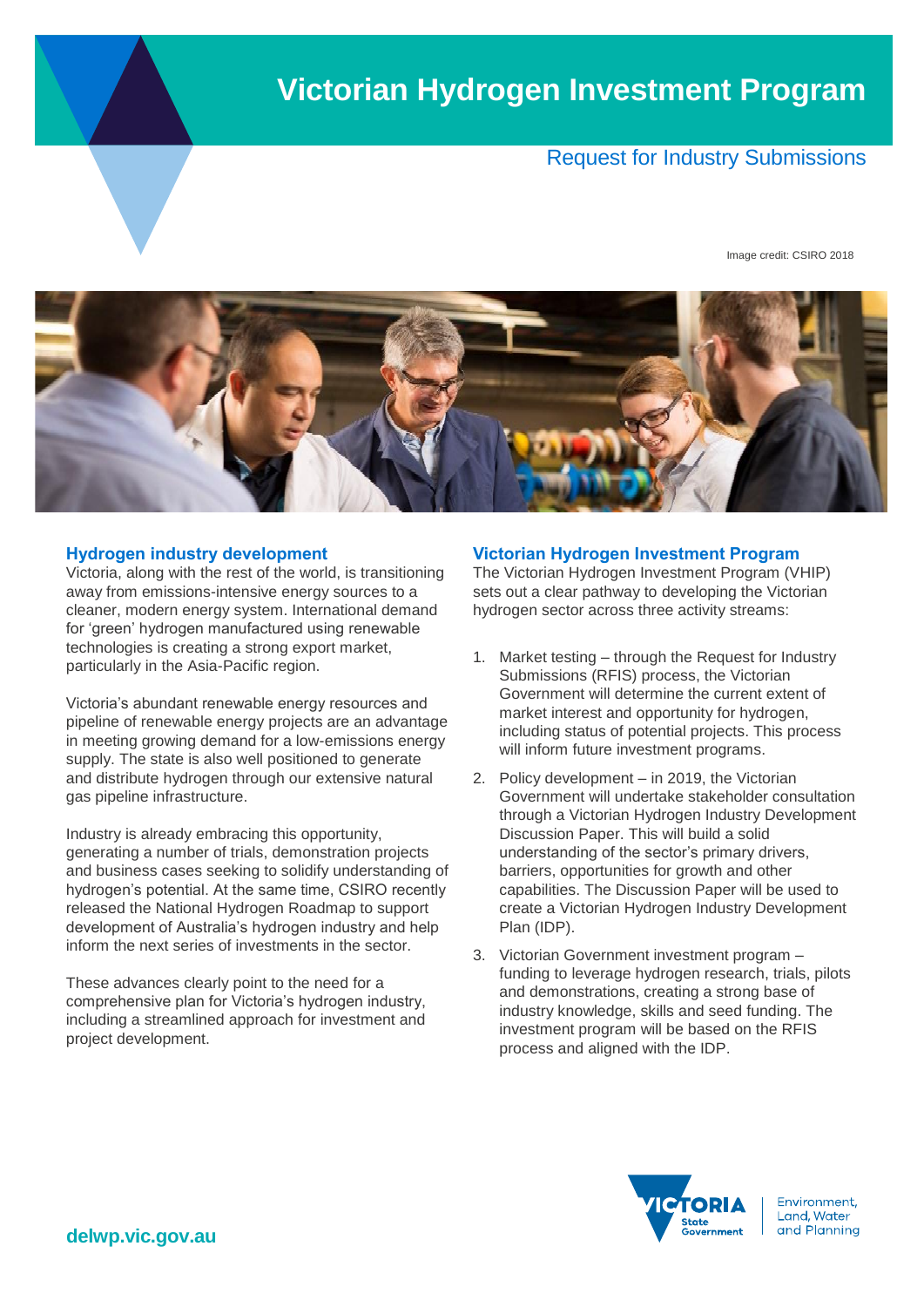### **Request for Industry Submissions**

The RFIS process is open from 19 December 2018 to 28 February 2019. It is a market testing process intended to gauge interest in Victorian hydrogen development, and to assess the status of industry-led projects.

It is not a funding program, but it offers a head-start on the hydrogen investment program by outlining what information government needs, encouraging industry to provide feedback early in the process. Proponents can meet with government representatives to discuss their submission.

The RFIS also provides an opportunity to help design the IDP and any investment programs by providing an overview of industry capability and capacity.

#### **How to submit**

The RFIS is open to anyone who has a proposal for, or is currently active, in Victorian renewable hydrogen projects. The RFIS is focussing on research, development and demonstration projects.

Submissions must address the following information requirements:

- 1. Project description, including key dates
- 2. Commercial structures
- 3. Ownership structures
- 4. Contractual structures
- 5. Risk allocation
- 6. Expenditure (cash and in-kind)
- 7. Project size
- 8. Value creation and capture
- 9. Expectations of the Victorian Government
- 10. Contact details.

Any additional information is optional. At this stage, there are no limits to project size, scope or delivery timeline. There are no format requirements for submissions.

Please send submissions to [emerging.energy@delwp.vic.gov.au.](mailto:emerging.energy@delwp.vic.gov.au) You may also

request a confidential meeting with government representatives to discuss your submission at any stage during the RFIS process.

#### **Next steps**

The results of the RFIS process will build a picture of key stakeholders, the status of the sector, and where investment is most needed.



The Victorian Government investment program will build on the findings of the RFIS and Discussion Paper consultation. Everyone who submits during the RFIS will be invited to participate in the investment program.

#### **Contact**

Please email [emerging.energy@delwp.vic.gov.au](mailto:emerging.energy@delwp.vic.gov.au) for more information.